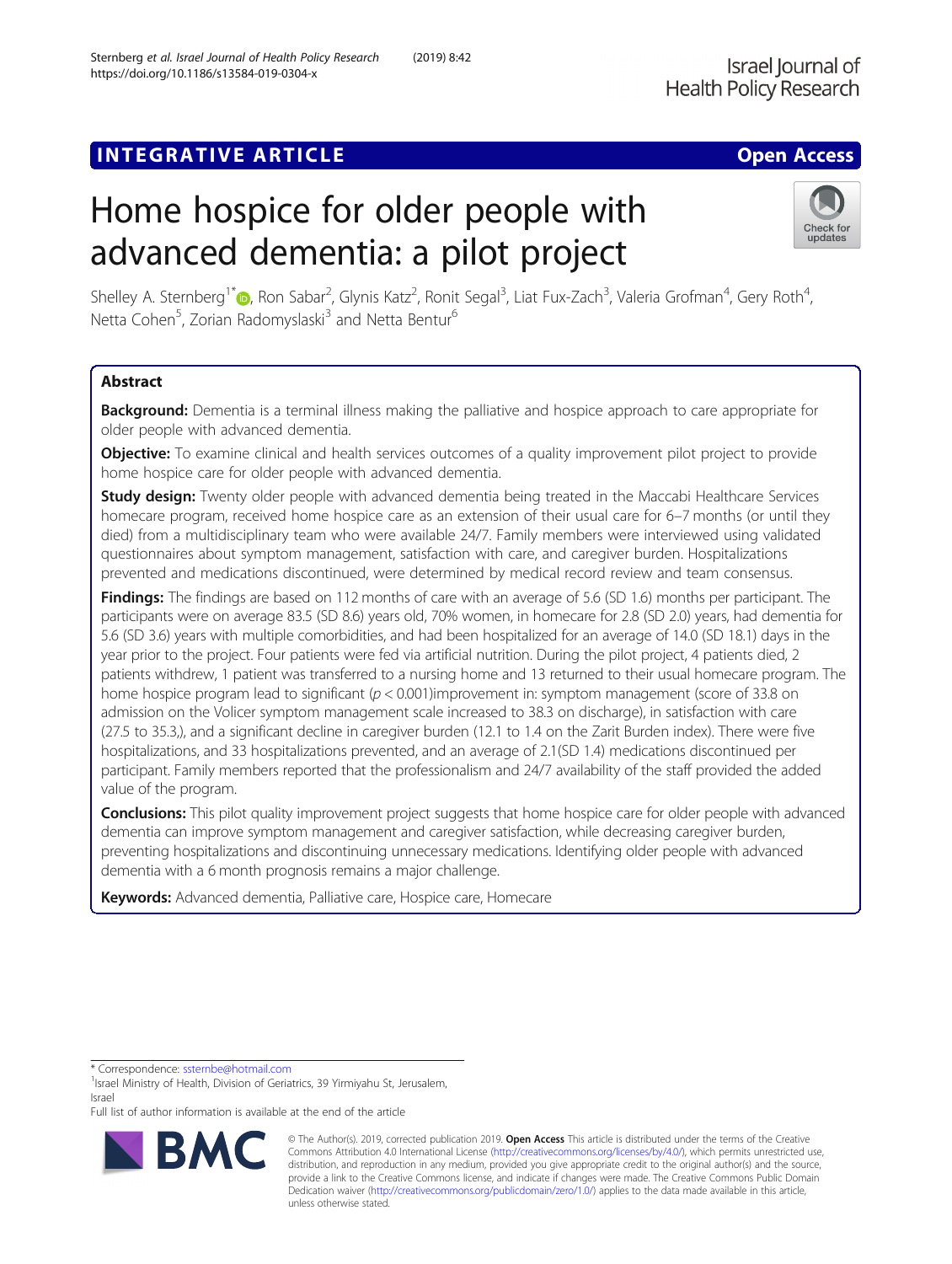The last few decades have seen rapid growth in the population of older people living with dementia. Caring for older people with dementia places significant burdens on patients, families and society at large [\[1](#page-4-0)]. As the disease progresses, these demands increase significantly. Motor function, mobility, swallowing and communication are affected in addition to cognition in advanced disease. Older people with advanced dementia (OPAD) become totally dependent on others for their personal care and daily function [\[2](#page-4-0)]. Common complications of advanced dementia are eating and swallowing problems (86%), fever (53%), and pneumonia  $(41%)$  [\[2](#page-4-0)]. Six month mortality has been estimated at 25% and rises to 50% with an episode of pneumonia in the past [\[2](#page-4-0)]. The prognosis of advanced dementia is similar to widely metastatic breast cancer [[3](#page-4-0)].

The palliative and hospice approach emphasizes comfort and care over invasive interventions. This approach while traditionally reserved for cancer patients has been advocated for advanced dementia. Research in the nursing home setting has shown improved quality of care and quality of life when a palliative approach is implemented for patients with advanced dementia and their families  $[4-6]$  $[4-6]$  $[4-6]$ .

Few studies have assessed home hospice for OPAD. In an Australian study of a dementia home hospice program, it was found that patients who had received usual care visited the emergency room 6.7 times more in the weeks before death than patients receiving palliative care [[7\]](#page-4-0). A US study conducted in the community found that hospice care decreased the risk of hospitalization in the final month of life, improved pain control and shortness of breath, and increased caregiver satisfaction [[8\]](#page-4-0). In Israel, 149,000 people over 65 were estimated to be suffering from dementia in 2010, with an expected increase to 210,000 by 2020 [[9](#page-4-0)]. Most people with dementia in Israel live in the community (89%) and 31% of them are estimated to have advanced dementia [\[10](#page-4-0)].

The objectives of our quality improvement pilot project were to examine clinical and health services outcomes of a home hospice program for OPAD as an extension of usual homecare.

#### Methods

#### Design

A quality improvement pre-post project was implemented to expand existing Maccabi homecare services to include home hospice for OPAD.

#### Setting

The multidisciplinary medical homecare program of one region of Maccabi Healthcare Services, the second largest HMO in Israel, with a regional population over 65 of 45,000 and 1200 medical homecare recipients. Hospice services are outsourced in this region and coordinated with the homecare program of Maccabi Healthcare Services.

#### Target population

A convenience sample of 20 OPAD were identified as eligible for home hospice care by nurse case managers of the usual homecare program. This sample of 20 participants were eligible after reviewing 33 referrals. Thirteen subjects were deemed not to have advanced dementia. Criteria for eligibility were: 1) stage 7 or higher on the Global Deterioration Scale ie patients with profound cognitive deficits (inability to recognize family members), minimal verbal communication, total functional dependence, incontinence of urine and stool, and inability to ambulate independently  $[11]$ . 2) a family interested in the hospice approach to care and 3) the presence of a full time live in formal caregiver. Once identified, charts were reviewed by one of the authors (SS) for eligibility.

#### The program elements

Two workshops were held for all staff to improve communication between teams, and to enhance knowledge about dementia and specific end of life dementia issues such as swallowing problems, hand feeding and managing behavioral problems. In addition, the essentials of palliative and hospice care were reviewed with an emphasis on defining goals of care, identifying suffering and pain, and legal frameworks.

After staff training, the home hospice program was implemented over the course of a year with a maximum of 6 months stay in the program per person. The 6 month maximum was defined by the limitations of the study budget and is a standard hospice stay as defined by US Medicare. The program included pre-planned visits by a physician at least once a month and by a nurse once a week. Both had specialist knowledge and skills in palliative care. Staff were available 24 h a day 7 days a week by telephone and made additional visits as needed. The team social worker visited on admission and then made contact by visiting or phone at least every 2 weeks. A spiritual care provider visited families deemed appropriate by the team. Every participant's swallowing abilities were assessed by a speech and language pathologist when starting the program. These visits were more frequent than usual homecare where physician visits occurred every 3–6 months, nursing visits every 1–3 months, and social worker visits 1–2 times a year. Multidisciplinary team meetings were held every 2 weeks to review patient status and plans of care. Services such as occupational therapy, prescriptions or oxygen were provided as part of usual homecare.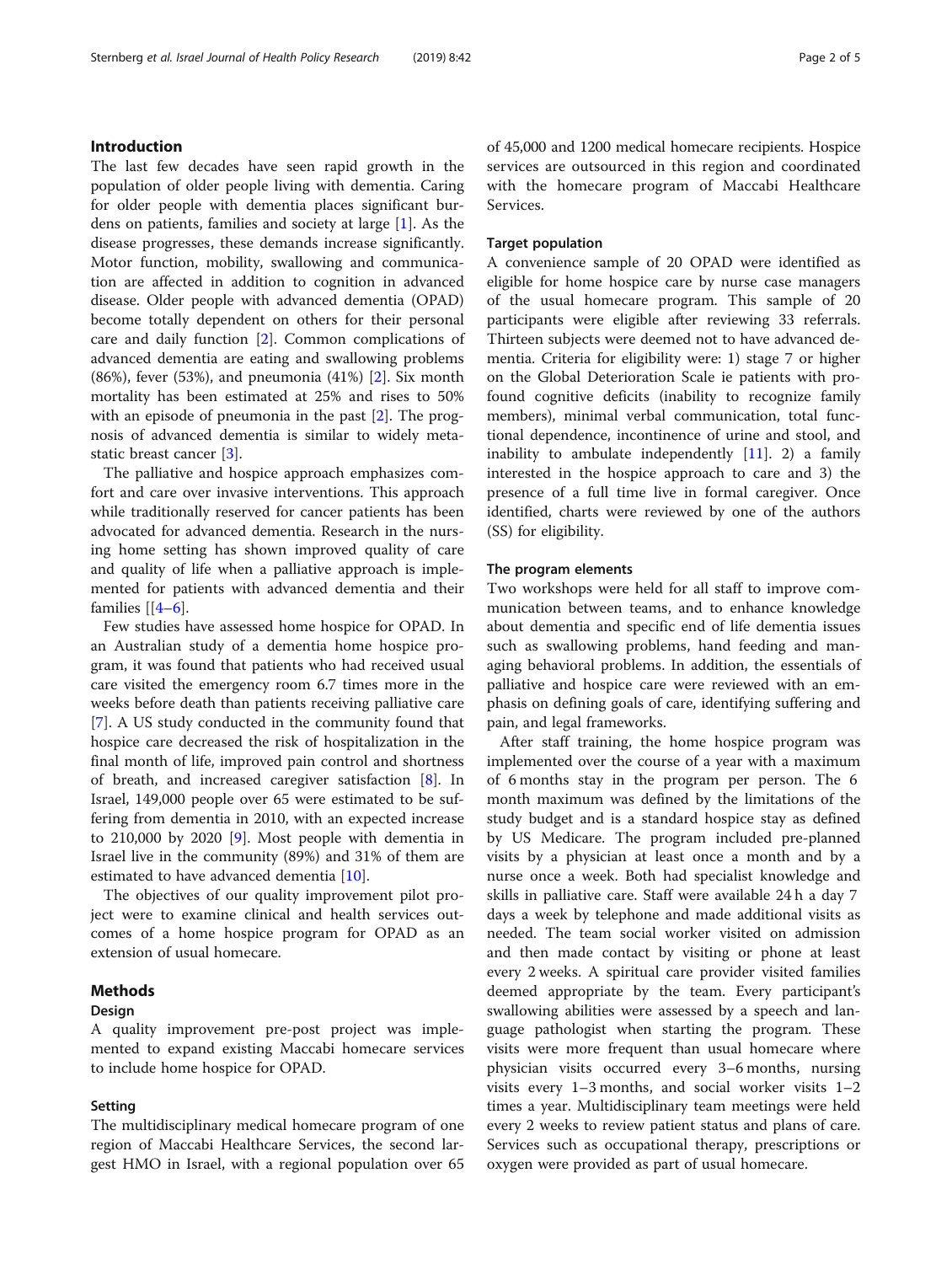During the first visit, the usual homecare nurse case manager and the head nurse of the home hospice program explained to the family the meaning of hospice care. They discussed families' expectations and preferences, and those of the patient, and a care plan was created. During the planned visits, the hospice staff provided repeated instruction to families and formal caregivers about the objectives of hospice care, how to reach the team when needed and how to respond in difficult situations, e.g., breathlessness or extreme agitation. A kit was prepared for every home containing intravenous fluids and sets, medications, and oxygen, thereby making supplies readily available in the home. The social worker gave the family guidance on patients' rights and social benefits, and provided ongoing caregiver support. The spiritual care provider met with family members and patients as deemed appropriate by the team.

#### Outcome measures

Family members were interviewed at the beginning and end of the program. Tools developed and validated by Volicer et al. [\[12](#page-4-0)] for end of life care in advanced dementia were used to assess outcomes of the program. The tools included a symptom management measure (pain, breathlessness, depression, fear, anxiety, fragile skin, agitation, resistance and degree of calm) scoring range from 0 to 45 with higher scores reflecting better symptom management. The satisfaction with care tool was also used (0–33, higher scores reflecting greater satisfaction)  $[13]$  $[13]$ . The Zarit burden scale (0–88, higher scores reflecting greater burden) was used to assess caregiver burden [[14\]](#page-4-0).

To assess health services outcomes, we counted the number of medications that were deemed unnecessary by the medical team and then discontinued. One of us (SS) reviewed every chart on a regular basis. Every medical event such as a fever, infection, aspiration etc. was reviewed in detail. Every case where a potential hospitalization may have been prevented, was reviewed by SS, and the treating physician and nurse in order to reach consensus.

#### Results

Of 33 patients thought to have advanced dementia by the homecare nurse case managers, 20 were found eligible for the home hospice program. Thirteen patients did not meet the study criteria for advanced dementia. The average age was 83.5 (SD 8.6) years and 70% were women. They suffered from multiple chronic illnesses: 65% had hypertension, 40% had ischemic heart disease, 30% were post-stroke, 30% had diabetes, 15% had COPD, and 15% had cancer. Four of the patients had a feeding tube – 2 with a nasogastric tube and 2 with a gastrostomy. On average, they had been in homecare for 2.8 (SD 2.0) years, 5.6 (SD 3.6) years with a diagnosis of dementia, and hospitalized for 14 days (SD 18.1) in the year preceding the project. None had advance directives, and 6 had a legal guardian (Table 1).

During 112 months of care with an average of 5.6 (SD 1.6) months per participant, 4 patients died – 3 at home and 1 in hospital. Two patients left the program because more aggressive treatment was requested by the family (1 subsequently died in hospital) and 1 patient was admitted to a nursing home. At the end of the 6 month pilot project, 13 out of the 20 patients returned to usual homecare.

A physician visited each patient on average 1.1 times a month and conducted an average of 0.6 telephone calls. Approximately 7% of the physician visits (9/121) and 25% of her phone calls (14/56) were outside of the regular working hours of the usual homecare program (8:00 a.m. to 4:00 p.m.). A nurse visited each of the patients on average 3.6 times per month and had an average of 0.8 phone calls. Fifteen percent of all her visits (63/413) and 31% of her phone calls (24/78) were outside of the regular working hours of the usual homecare. The social worker was involved in the care of 19 of the patients, conducted more than 50 visits, over 120 phone calls and participated in 15 family meetings. The spiritual care provider was involved in the care of 12 patients and their families and made 31 visits. She participated in 25 staff meetings and 15 family meetings.

Symptom management significantly improved from an average score of 33.8 at the start of the program to 38.3 at the end  $(p < 0.001)$ . The main symptoms identified were pain, fragile skin, and agitation.

Family members' satisfaction with care also significantly improved from an average score of 27.5 to 35.3  $(p < 0.001)$ . Caregiver burden significantly decreased from an average score of 1[2](#page-3-0).1 to 1.4 ( $p < 0.001$ ). (Table 2). Families described around the clock access to the team,

Table 1 Demographic characteristics of Home Hospice Program Participants ( $N = 20$ )

|                                  | Ν        | % / Mean(SD) |
|----------------------------------|----------|--------------|
| Age (years)                      | 20       | 83.5(8.6)    |
| Female                           | 14       | 70           |
| Chronic Illness:                 |          |              |
| Hypertension                     | 13       | 65           |
| Ischemic heart disease           | 8        | 40           |
| Post-stroke                      | 6        | 30           |
| <b>Diabetes</b>                  | 6        | 30           |
| <b>COPD</b>                      | 3        | 15           |
| Cancer                           | 3        | 15           |
| Feeding tube                     | 4        | 20           |
| Years in homecare                |          | 2.8(2.0)     |
| Years with diagnosis of dementia | 5.6(3.6) |              |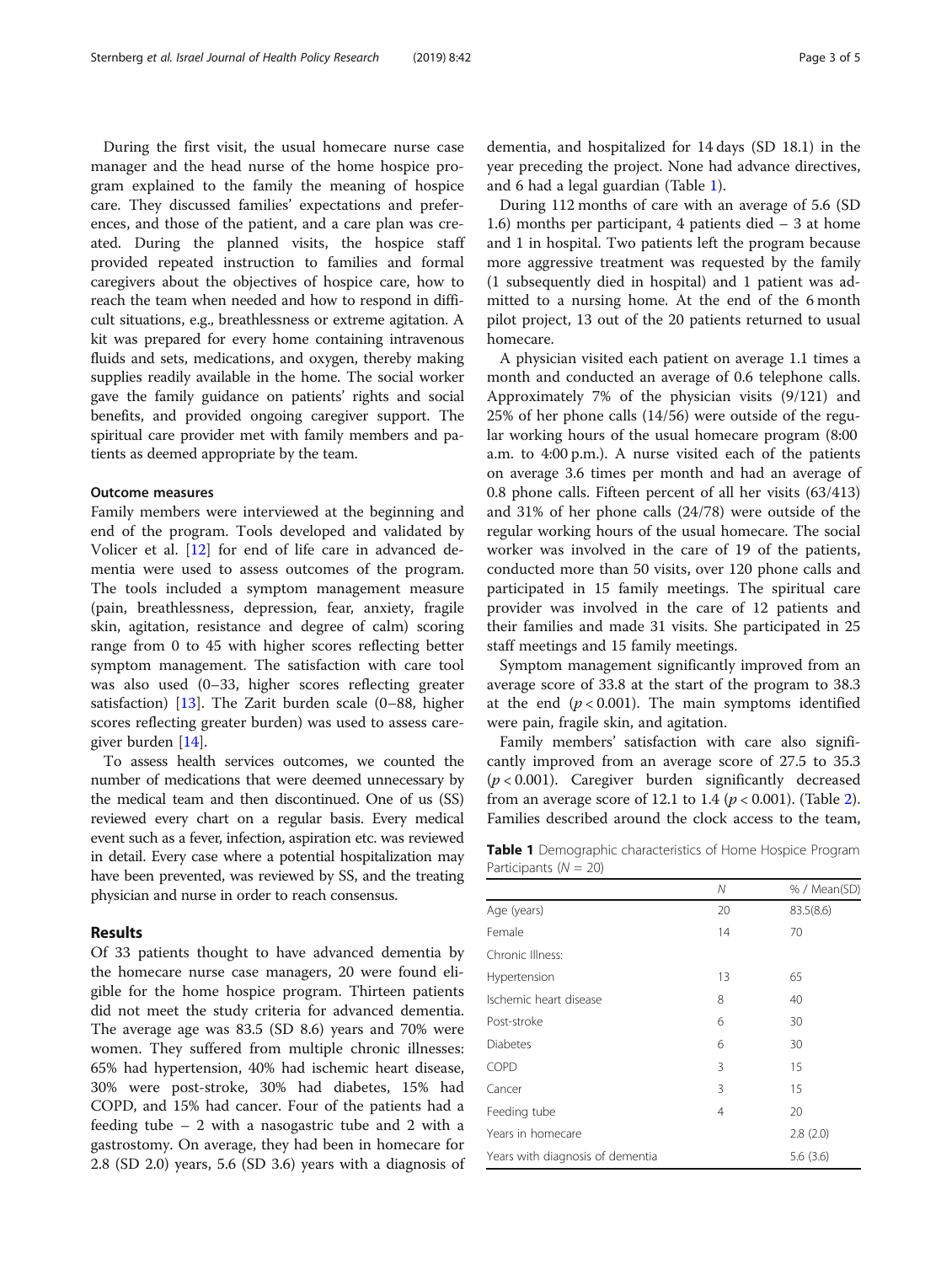<span id="page-3-0"></span>Table 2 Outcomes of Home Hospice during a 6 month period of care

|    | Symptom<br>management<br>score (0-40)* | Family member<br>satisfaction with<br>care score (0-45) | Family member<br>burden of care<br>score $(0-88)^*$ |
|----|----------------------------------------|---------------------------------------------------------|-----------------------------------------------------|
|    | 33.8                                   | 275                                                     | 121                                                 |
| エフ | 383                                    | 353                                                     | 14                                                  |
|    |                                        |                                                         |                                                     |

 $p^*$  < 0.001

and a high level of professionalism as being the most important added value of the program. In addition, all the families mentioned that the program gave them a sense of being supported and that they would recommend it to others. Most reported that they felt more comfortable caring for their loved one at home, that suffering had been decreased, and that they learned more about the trajectory of dementia. In addition, family members who met with the spiritual care provider, reported that the meetings contributed to their wellbeing and to that of the patient; meetings with the social worker contributed to reducing caregiver burden, to understanding the care plan, and to the process of returning to the usual homecare program.

On average 2.1(SD 1.4) medications were discontinued per person, 5 hospitalizations occurred, and 33 hospitalizations were prevented. The prevented hospitalizations included: 11 cases of aspiration pneumonia, 6 cases of urinary tract infection and 6 of cellulitis in 15 of the 20 OPAD.

### Discussion

This quality improvement pilot project of expanding usual homecare to include home hospice for OPAD improved symptom management and family satisfaction with care, reduced caregiver burden and unnecessary medication use, and prevented hospitalizations. Important elements of the program that may have contributed to the positive outcomes were: staff training and education, a dedicated multidisciplinary team specializing in palliative care, 24/7 staff availability, early and repeated discussions of care preferences, repeated instruction of families about what to expect and how to respond in different situations.

Implementing the pilot project also presented challenges. Firstly, thinking of dementia as a terminal illness appropriate for hospice care was a cultural shift for staff as well as for families. This required much education and reinforcement. Secondly, identifying OPAD with a 6 month prognosis was a significant challenge. At the end of the program, 13 patients were alive and returned to usual homecare. The mortality rate was 4/20 (20%) less than that predicted in the literature [[2\]](#page-4-0). This prognostic uncertainty is born out in the literature. A report that examined seven studies of 6 month prognostication for

OPAD found no consensus. The predominant criterion in all the studies was eating problems/malnutrition [\[15](#page-4-0)]. Most of the studies also included a decline in functional and cognitive status. Medicare uses the Functional Assessment Staging Tool (FAST), stage 7C whose criteria include: dependency in all ADL, incontinence, inability to say more than one word a day, lack of mobility, and at least one of the following in the previous year: aspiration pneumonia, pyelonephritis, septicemia, grade 3 or 4 bedsores, or eating problems causing the patient to eat or drink less than necessary to remain alive [[16\]](#page-4-0).

Another tool, the advanced dementia prognostic tool (ADEPT), which includes breathlessness, bedsores above grade 2, functional deterioration, bedbound, inadequate eating, fecal incontinence, poor BMI, weight loss and heart failure, was also found to have moderate predictive ability [[17](#page-4-0)]. In this context, it is worth noting a tool developed by Aminoff in Israel, which includes 10 questions (agitation, shouting, pain, bedsores, malnutrition, eating problems, invasive action, unstable medical condition, suffering according to a professional, suffering according to a relative). A high score (7–9) predicts survival of about 1 month among OPAD in acute hospital wards. Prognosis in the home setting is not addressed by this tool [\[18\]](#page-4-0).

Additional tools are also used to identify people in need of palliative care with mortality expected within a year. Two of these tools include prognostic criteria in dementia: the prognostic indicator guidance of the UK Gold Standards Framework and the NECPAL CCOMS-ICO, which was developed by the WHO Department of Health in collaboration with the Catalan Collaborating Centre for Palliative Care [\[19,](#page-4-0) [20](#page-4-0)].

Adapting these tools to enhance prognostication in advanced dementia will help kupot holim in identifying those OPAD with a 6 month prognosis, appropriate for hospice care.

This pilot project has significant limitations. Firstly, the project had a pre-post quality improvement design, small size and convenience sample. In addition, the study was done in only one homecare unit limiting its generalizability.

#### Conclusions

Dementia is a terminal, incurable illness and therefore, palliative care is appropriate. The current quality improvement pilot project of adding hospice care to usual homecare showed improved symptom management and increased satisfaction of family caregivers with care, reduction in caregiver burden and in hospitalizations, and discontinuation of unnecessary medications. The challenges to implementing the program were the cultural shift involved in thinking of dementia as a terminal illness and identifying dementia patients with a 6 month prognosis appropriate for hospice care. A preliminary